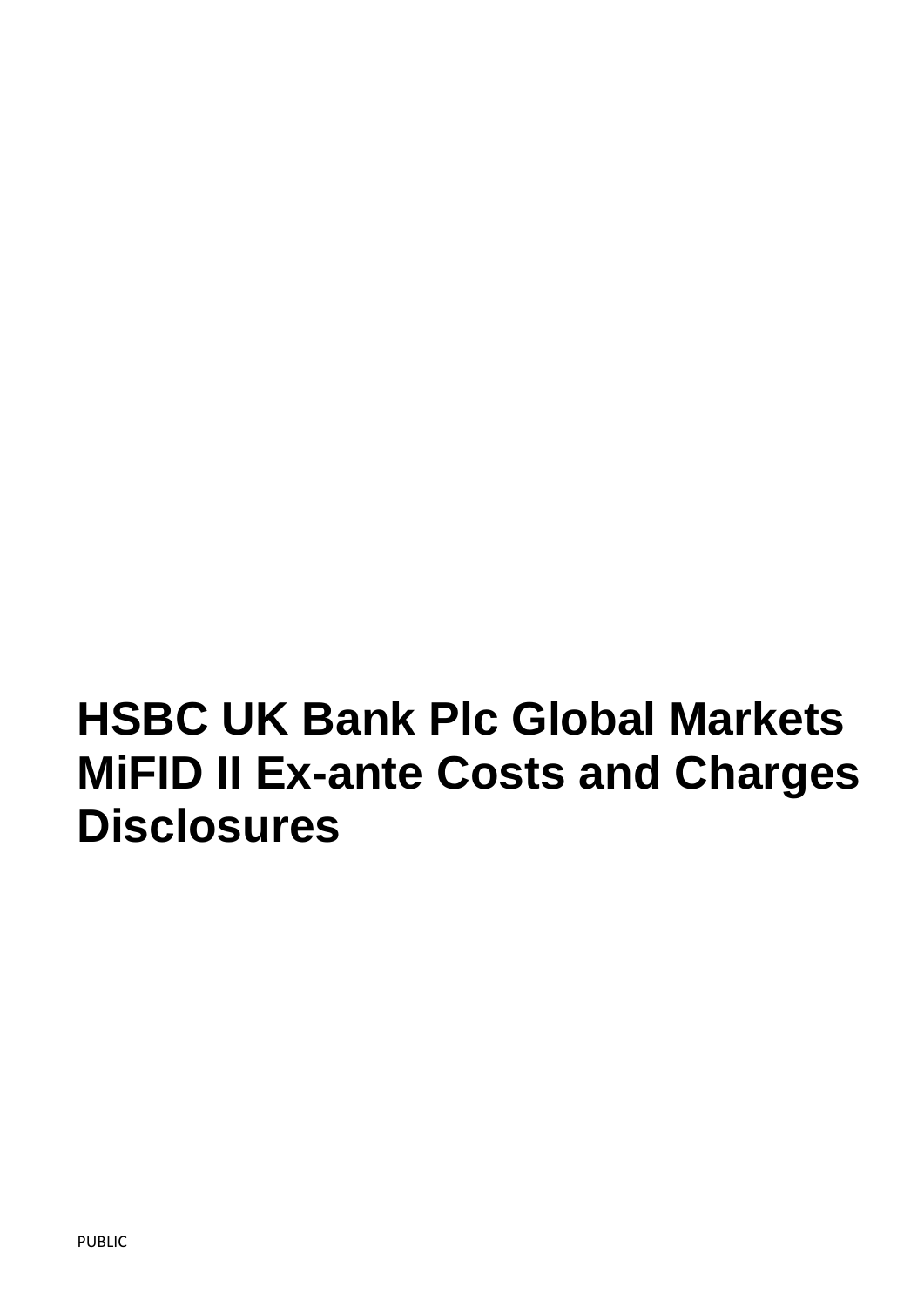#### **Introduction**

Throughout this document references to "we", "our" and "us" are references to HSBC UK Bank Plc. References to "you" and "your" are references to the client.

#### **What is the purpose of this document?**

Under the Markets in Financial Instruments Directive II (MiFID II), HSBC UK is required to inform its clients of the costs and charges for the services offered and products traded on an ex-ante (i.e. pre-trade) basis.

This disclosure document has been prepared to provide you with ex-ante information on our costs and charges where we provide investment services and activities or ancillary services as defined under MiFID II. It forms part of our ongoing efforts to provide transparency to all our clients on our business practices.

Should you require additional information in relation to a particular transaction or service, please contact your HSBC UK representative.

#### **Principal transactions**

For most of our Global Markets Global FX business, we trade on a principal basis. Here, the prices quoted to clients are all-in risk prices.

The following sections set out estimates of maximum costs and charges that would apply for principal transactions in different categories of financial instruments under normal market conditions. The actual costs and charges may vary depending upon the circumstances specific to each transaction.

Global Foreign Exchange – [Indicative maximum costs and charges](#page-2-0)

## **Agency transactions and other information**

In transactions where HSBC UK Global Markets acts in an agency capacity, , fee agreements would typically be agreed at the initiation of the trading relationship. These agreements would specify the fees/commissions charged for each transaction type by market and flow type (e.g. voice or electronic). If there are any significant changes to the rates, you would receive an updated copy of the agreement. If the costs and charges for a particular transaction were to be different from stated, these would be agreed with you in advance of execution of that transaction.

In all transactions, if you wish to receive an indicative mid-market mark, please ask your HSBC UK representative.

Other regulatory obligations may also affect how we price our products and transactions. In particular, our Global Markets Best Execution Client Disclosure Statement and related asset class annexes (available [here\)](https://www.hsbcnet.com/gbm/bestexecution) describe how we apply best execution to transactions with our clients.